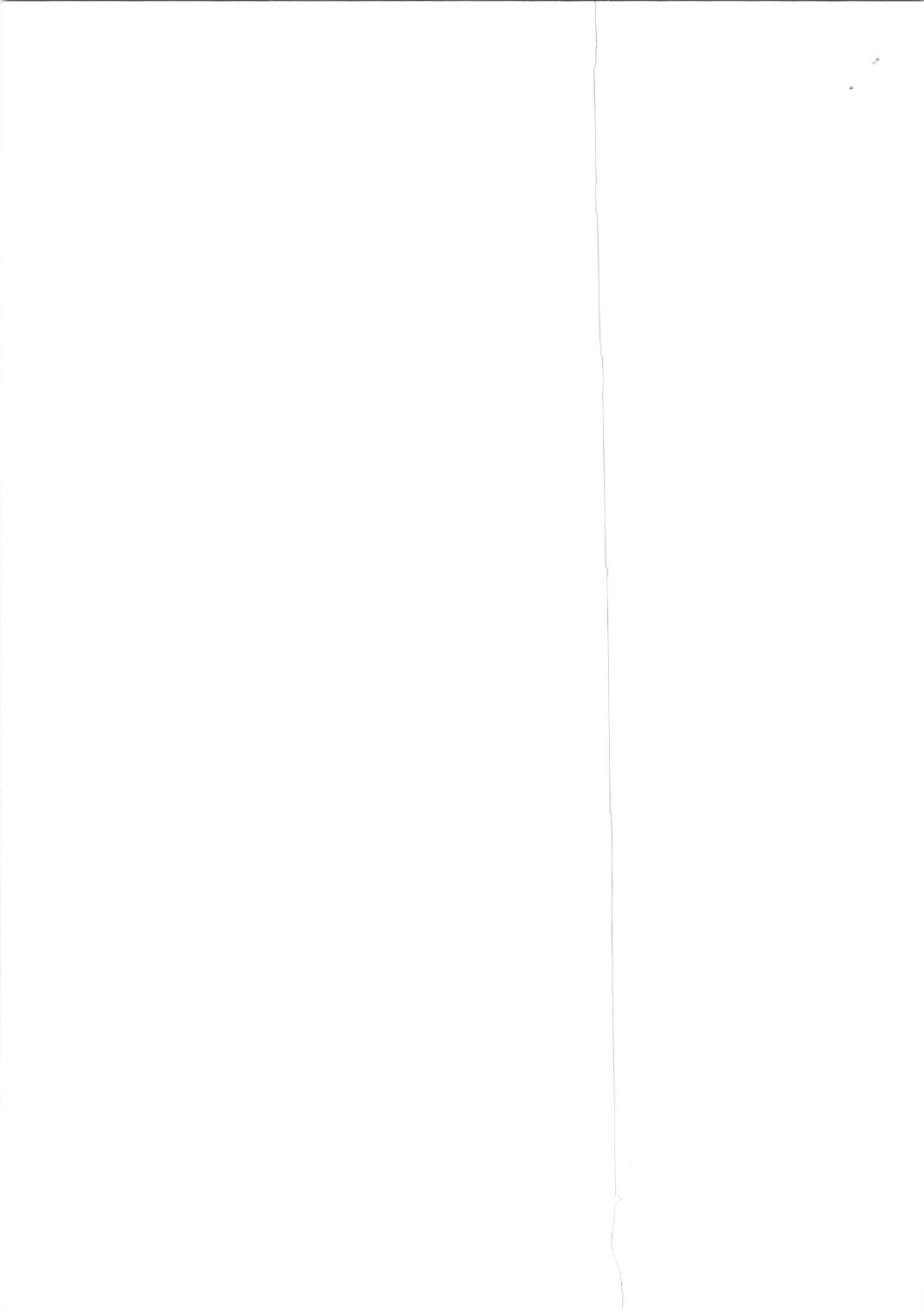

. வி. வி. எஸ். 8 2012 – வேலன ஜீ 2205061 – வி. கிஸ் ஜா 484 2206230 – கெ 3 வி - 682 020 Website:- www.gcda.kerala.gov.in. E-mail id:- gcdaonline@gmail.com

## നം.ഇ1/488/2020/ജിസിഡിഎ.

## തീയതി, 10.01.2022

## പുന: ക്വട്ടേഷൻ പരസ്യം

താഴെ പറയുന്ന പ്രവൃത്തിക്കു വേണ്ടി പൊതുമരാമത്ത്/കേന്ദ്ര സംസ്ഥാന<br>സർക്കാർ/പൊതുമേഖലാ സ്ഥാപനങ്ങൾ എന്നിവയിൽ ഏതിലെങ്കിലും രജിസ്ട്രേഷനുള്ള ഇലക്ട്രിക്കൽ കരാറുകാരിൽ നിന്നും പ്രവൃത്തിയുടെ പേര് ആലേഖനം ചെയ്ത മുദ്ര വച്ച (കൊറിയർ സ്ഥീകരിക്കുന്നതല്ല) ക്ഷണിച്ചുകൊളളുന്നു. അപേക്ഷകർക്ക് ജി.എസ്.ടി.<br>രജിസ്ട്രേഷൻ ഉണ്ടായിരിക്കണം ജി.എസ്.ടി. രജിസ്ട്രേഷൻ സർട്ടിഫിക്കറ്റ്, ലൈസൻസ്<br>എന്നിവയുടെ പകർപ്പ് ദർഘാസിനോടൊപ്പം സമർപ്പിക്കേണ്ടതാണ്. ജി.എസ്.ടി. യുമായി<br>സ്ഥ ബന്ധപ്പെട്ട അതാതു സമയത്തെ സർക്കാർ ഉത്തരവുകൾ ടെണ്ടറുകൾക്ക് ബാധകമായിരിക്കുന്നതാണ്.

| $(\bigoplus \varpi)$<br>mo. | പ്രവ്യത്തിയുടെ പേര്                                                                                                                                                     | അടങ്കൽ<br>തുക     | ഫോറം<br>വില             | നിരത<br>ദ്രഗ്നാ | ദർഘാസ്<br>ഫോറം<br>വിൽപ്പന -<br>നടത്തുന്ന<br>അവസാന<br>തീയതിയും<br>സമയവും | ദർഘാസ്<br>സ്വീകരിക്കുന്ന<br>തീയതിയും<br>സമയവും |
|-----------------------------|-------------------------------------------------------------------------------------------------------------------------------------------------------------------------|-------------------|-------------------------|-----------------|-------------------------------------------------------------------------|------------------------------------------------|
| 1.                          | സൗത്ത്<br>എറണാകൂളം<br>റെയിൽവേ<br>സ്റ്റേഷൻ<br>ഈസ്റ്റേൺ<br>എൻട്രി<br>കെട്ടിടത്തിലെ<br>ടവർ<br>ഇലക്ട്രിക്കൽ<br>പാനൽ<br>ബോർഡിന്റെ<br>അപാകതകൾ<br>പരിഹരിക്കുന്ന<br>പ്രവ്യത്തി. | രൂപ<br>$10,575/-$ | രൂപ 315/-<br>ஜி.എസ്.ടി. | രൂപ<br>$300/-$  | 19.01.2022<br>$03.00$ all.ago.<br>വരെ                                   | 25.01.2022<br>04.00 പി.എo.                     |

300/– രൂപയുടെ നിരതദ്രവ്യം സെക്രട്ടറി, ജിസിഡിഎ–യുടെ പേരിൽ എടുത്ത് ദർഘാസിനോടൊപ്പം സമർപ്പിക്കേണ്ടതാണ്. ദർഘാസുകൾ 25.01.2022, 04.00 പി.എം. വരെ സ്ഥീകരിക്കുന്നതും അന്നേ ദിവസം വൈകിട്ട് 04.30 പി.എം. ന് ഹാജരുളള കരാറുകാരുടെ സാന്നിദ്ധ്യത്തിൽ തുറക്കുന്നതുമാണ്. കൂടുതൽ വിവരങ്ങൾക്ക് പ്രവൃത്തി സമയങ്ങളിൽ ജിസി ഡിഎ ഓഫീസുമായി ബന്ധപ്പെടേണ്ടതാണ്. ക്വട്ടേഷനുകൾ ഏതെങ്കിലുമോ മുഴുവനായോ യാതൊരു കാരണവും കാണിക്കാതെ നിരസിക്കുന്നതിനുളള അധികാരം ജിസിഡിഎ സെക്രട്ടറിയിൽ നിക്ഷിപ്തമാണ്. ദർഘാസ് ഫോറം വില യാതൊരു കാരണവശാലും തിരികെ നൽകുന്നതല്ല.

 $(\mathbb{B}^d)$ എക്സിക്യൂട്ടീവ് എഞ്ചിനീയർ.

സ്വക്ഷ്

website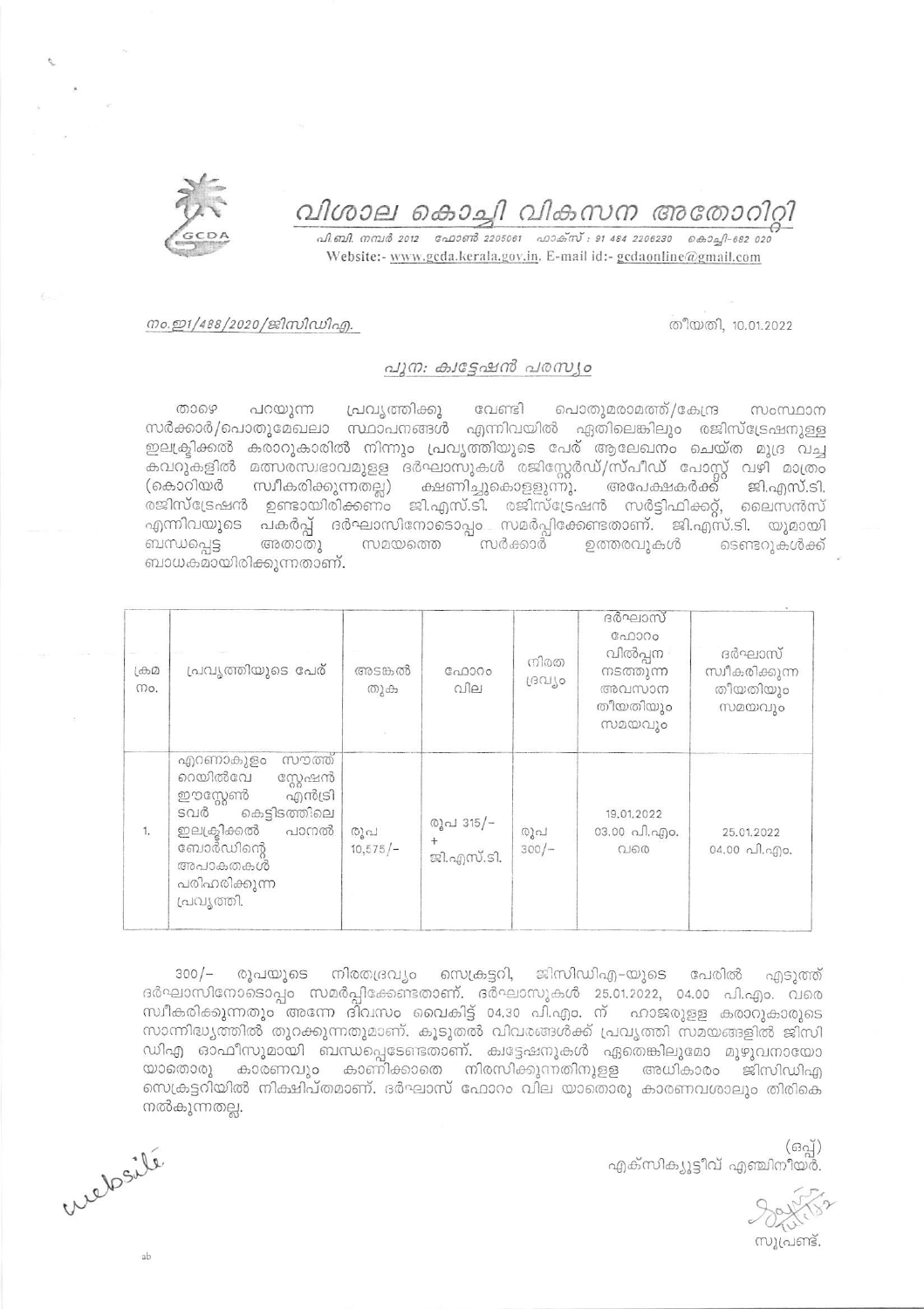